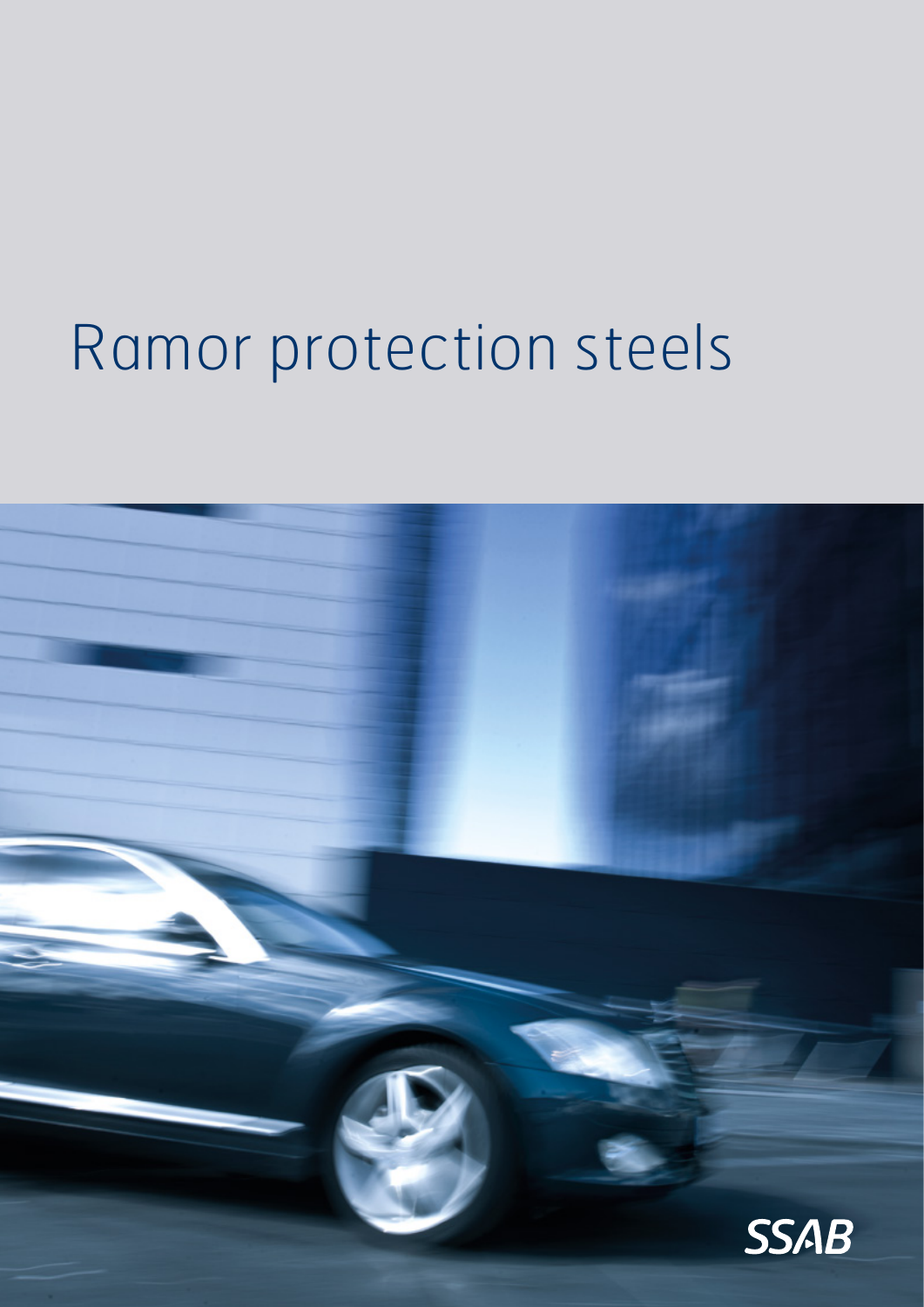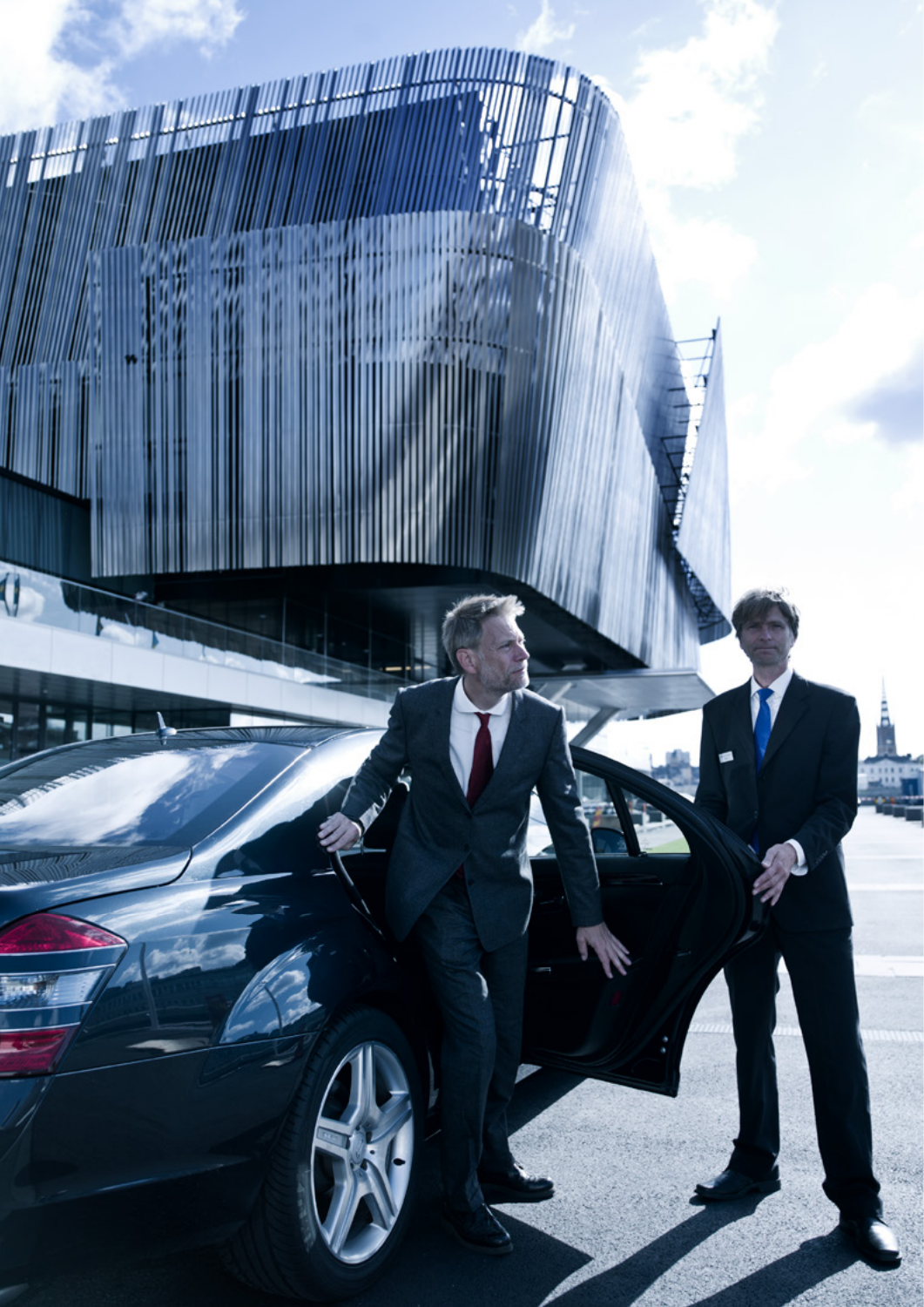![](_page_2_Picture_0.jpeg)

### No other steel manufacturer in the world has the same knowledge and expertise in terms of armor steel production as SSAB.

From our long experience, we understand the needs of our users and the demands that are required of our products. With our unique manufacturing capability, knowledge and expertise we can create the properties necessary to meet these demands.

With tailor made properties, tight thickness tolerances and excellent surface quality, these steels have protected lives and kept property safe for decades.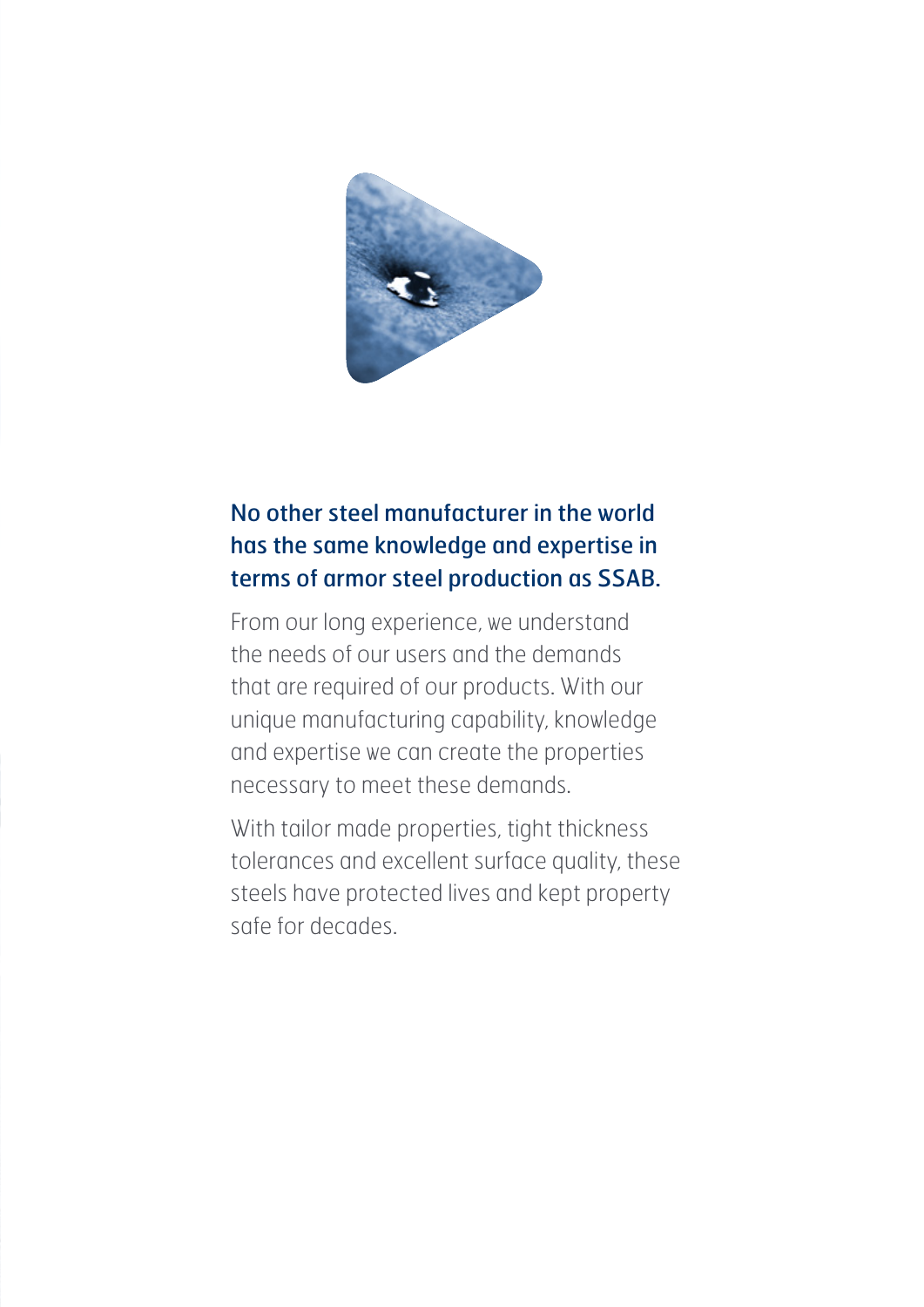# Reduce weight, maintain protection level. Upgrade to Ramor 600.

Ramor armor steel is extremely strong and tough. By using optimized alloy content in combination with patented direct quenching process, high hardness and toughness can be achieved.

Ramor 600 opens up new possibilities to reduce weight of a given protection solution thanks to the very good ballistic properties of this new grade. Ramor is developed for applications where blast protection or high ballistic resistance is required, such as armored vehicles, doors, window frames and systems for transport of valuables. Shooting range equipment is another application for which the product has been developed in cooperation with customers. Weight reduction can give:

![](_page_3_Figure_3.jpeg)

#### PROTECTION WEIGHT KG / SOM: RAMOR 500, 600

#### Save weight by upgrading to Ramor 600

The weight of armouring in a passenger compartment can be reduced by around 20 percent when upgrading from Ramor 500 to Ramor 600 depending on the threat level.

| Type of threat                | Weight saving potential |
|-------------------------------|-------------------------|
| Mild threats $(3.0 - 6.5$ mm) | $10 - 23%$              |
| Severe threats (8.0 - 14 mm)  | $15 - 20%$              |

- increase payload
- **better fuel consumption**
- $\triangleright$  extend lifetime of the vehicle

For more details and technical advice, please contact your local sales man or visit www.ssab.com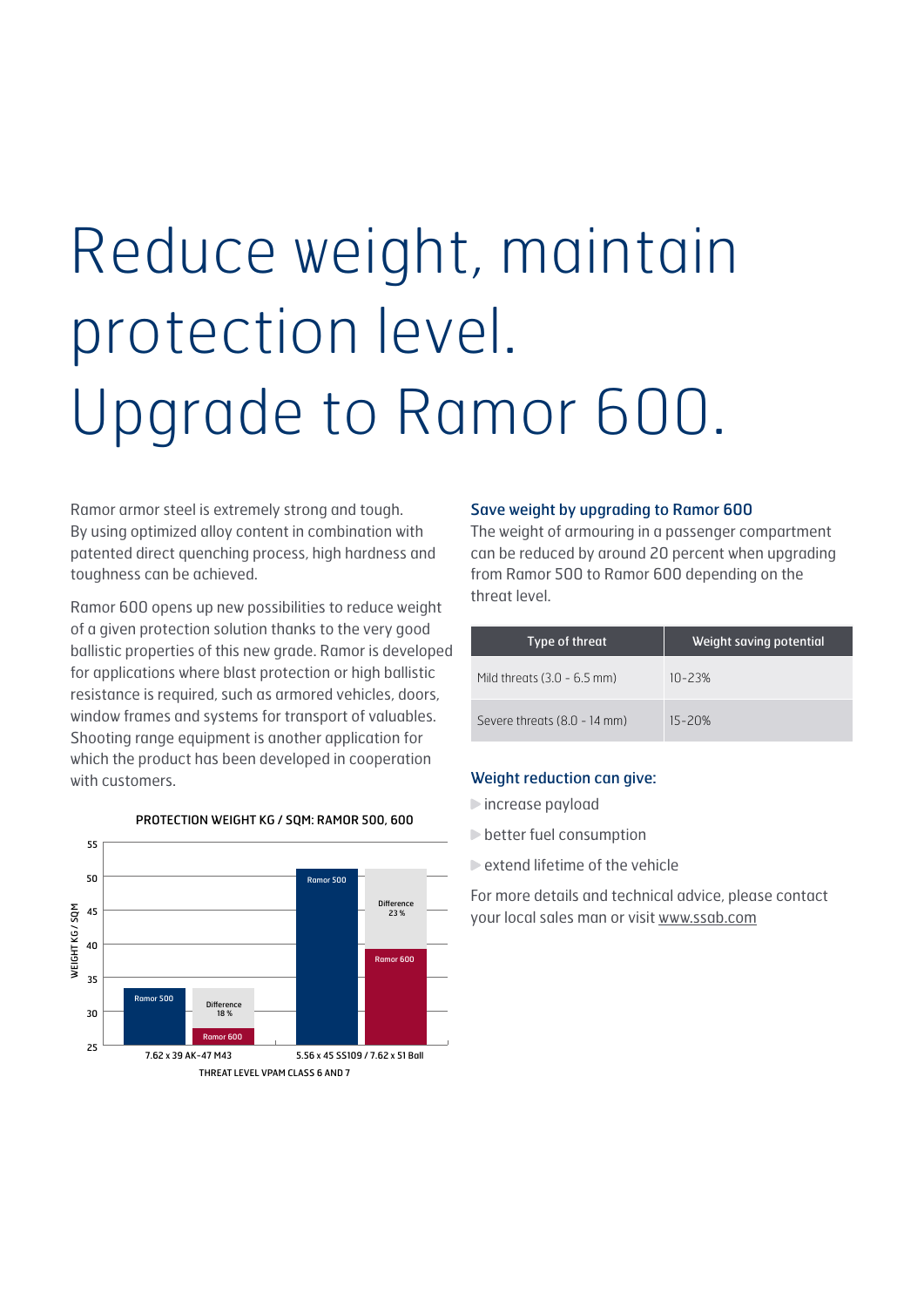Passenger compartment manufactured from Ramor 500, 550 or 600: Bent and welded componenets.

- Typical vehicle parts are
	- A-, B- and C-pillars
	- All four sides, roof, fire wall, etc.
- ▶ The thickness 3.0 13 mm is chosen based on the protection class
- ▶ You can save the weight equivalent of 2-3 persons by upgrading from 500 to 550 grade

![](_page_4_Picture_6.jpeg)

Floor Structures: Ramor 400, Ramor 450 or Ramor 500.

![](_page_4_Picture_8.jpeg)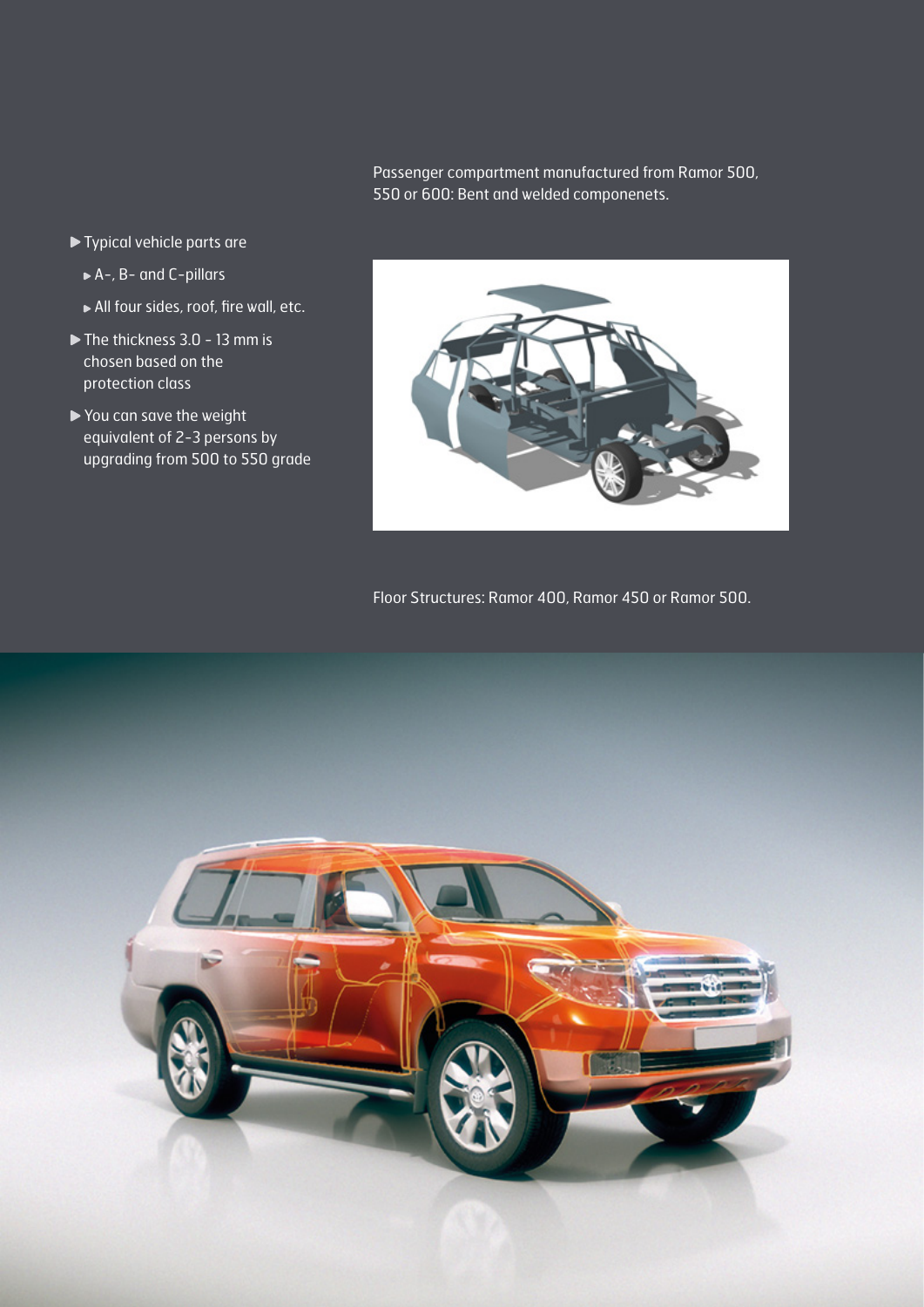# Understanding your needs. Understanding Ramor steel.

| <b>Protect</b><br>product range* | <b>Thickness</b><br>(mm) |
|----------------------------------|--------------------------|
| Ramor 300                        | $3.0 - 6.0$              |
| Ramor 400                        | $3.0 - 30.0$             |
| Ramor 450                        | $4.0 - 16.0$             |
| Ramor 500                        | $2.0 - 30.0$             |
| Ramor 550                        | $3.0 - 15.0$             |
| Ramor 600                        | $3.0 - 5.0$              |

\* For more product information check datasheets at www.ssab.com

![](_page_5_Picture_3.jpeg)

![](_page_5_Picture_4.jpeg)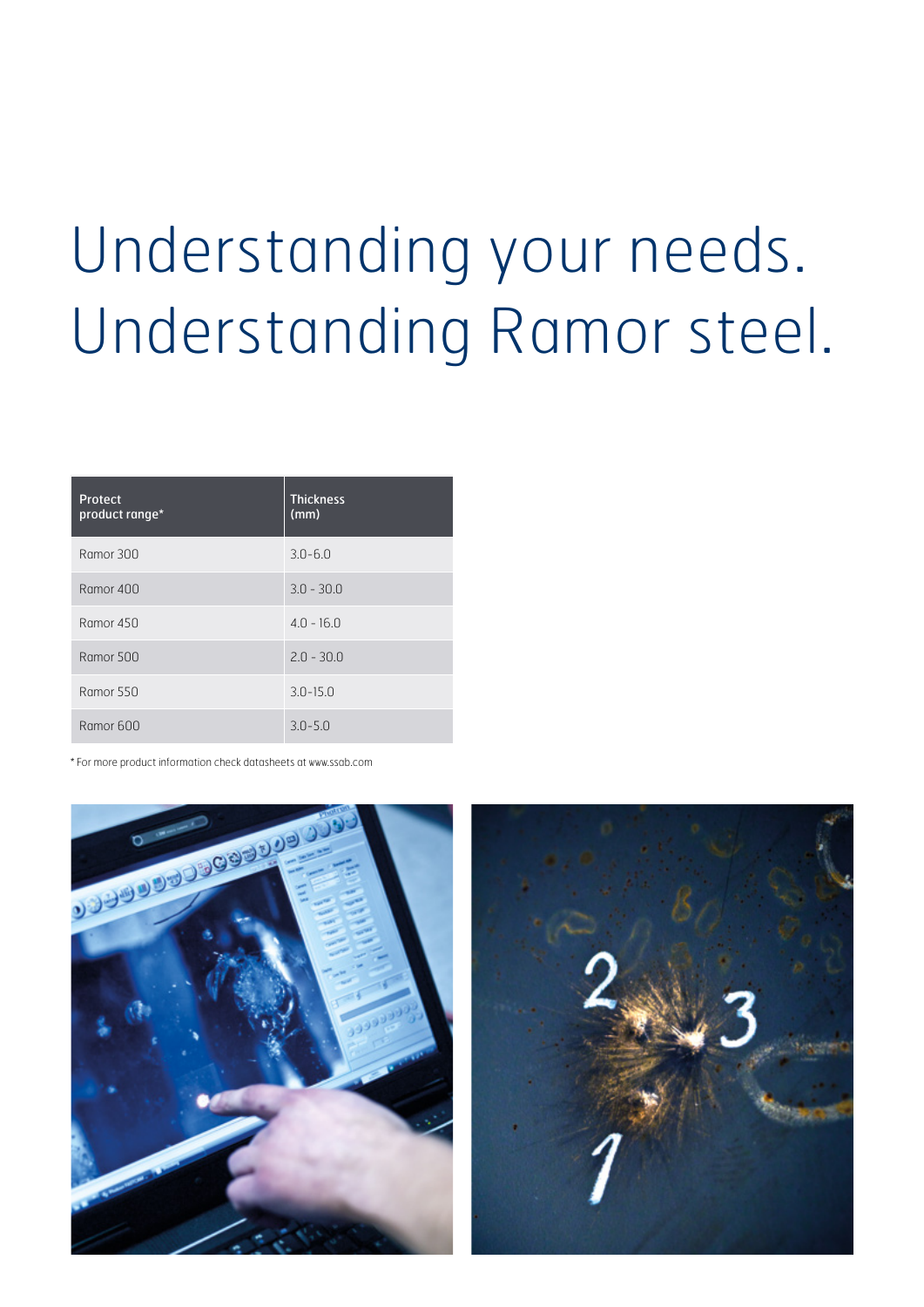## Plate thickness recommendations vs protection levels

|                         |                    |                | <b>EN 1522</b> |                |                |                |
|-------------------------|--------------------|----------------|----------------|----------------|----------------|----------------|
| <b>Protection level</b> | <b>Threat</b>      | Velocity (m/s) | Range (m)      | Ramor 500 (mm) | Ramor 550 (mm) | Ramor 600 (mm) |
| FB <sub>2</sub>         | 9mm Luger FJ/CB/SC | $415 \pm 10$   | 5              | 2.0            |                |                |
| FB <sub>3</sub>         | 357 Magnum         | $430 \pm 10$   | 5              | 2.3            |                |                |
| FB4                     | .44 Mag FJ/FN/SC   | $440 \pm 10$   | 5              | 2.5            |                |                |
| $FB4+$                  | 7,62x39 AK47(M43)  | 700±10         | 10             | 4.0            | 3.7            | 3.5            |
| FB <sub>6</sub>         | 5,56x45 SS109      | 950±10         | 10             | 6.5            | 5.9            | 5              |
|                         | 7,62x51 NATO Ball  | 830±10         |                |                |                |                |
| FB7                     | 7,62x51 NATO AP    | $820 \pm 10$   | 10             | 14.5           | 13.0           |                |

### NIJ 0108.01

| <b>Protection level</b> | Threat                     | Velocity (m/s)               | Range (m) | Ramor 500 (mm) | Ramor 550 (mm) | Ramor 600 (mm) |
|-------------------------|----------------------------|------------------------------|-----------|----------------|----------------|----------------|
| $\parallel$             | 9mm FMJ<br>.357 Magnum JSP | 358±12<br>$425 \pm 15$       |           | 2.2            |                |                |
| <b>IIIA</b>             | 9mm FMJ<br>.44 Magnum SWC  | $426 \pm 15$<br>$436 \pm 15$ | 5         | 2.5            |                |                |
| $\mathbb{H}$            | 7,62x51 FMJ                | 838±15                       | 15        | 6.0            | 5.0            | 5.0            |

### VPAM PM 2007

| <b>Protection level</b> | <b>Threat</b>                      | Velocity (m/s)   | Range (m) | Ramor 500 (mm) | Ramor 550 (mm) | Ramor 600 (mm) |
|-------------------------|------------------------------------|------------------|-----------|----------------|----------------|----------------|
| VPAM6                   | 7.62x39 Ball                       | 720±10           | 10        | 4.25           | 3.7            | 3.5            |
| VPAM7                   | 5,56x45 SS109<br>7,62x51 NATO Ball | 950±10<br>830±10 | 10        | 6.5            | 5.9            | 5              |
| VPAM8                   | 7.62x39 API BZ                     | 740±10           | 10        | 12.2           | 10.1           |                |
| VPAM9                   | 7,62x51 NATO AP                    | $820 \pm 10$     | 10        | 14.5           | 13.0           |                |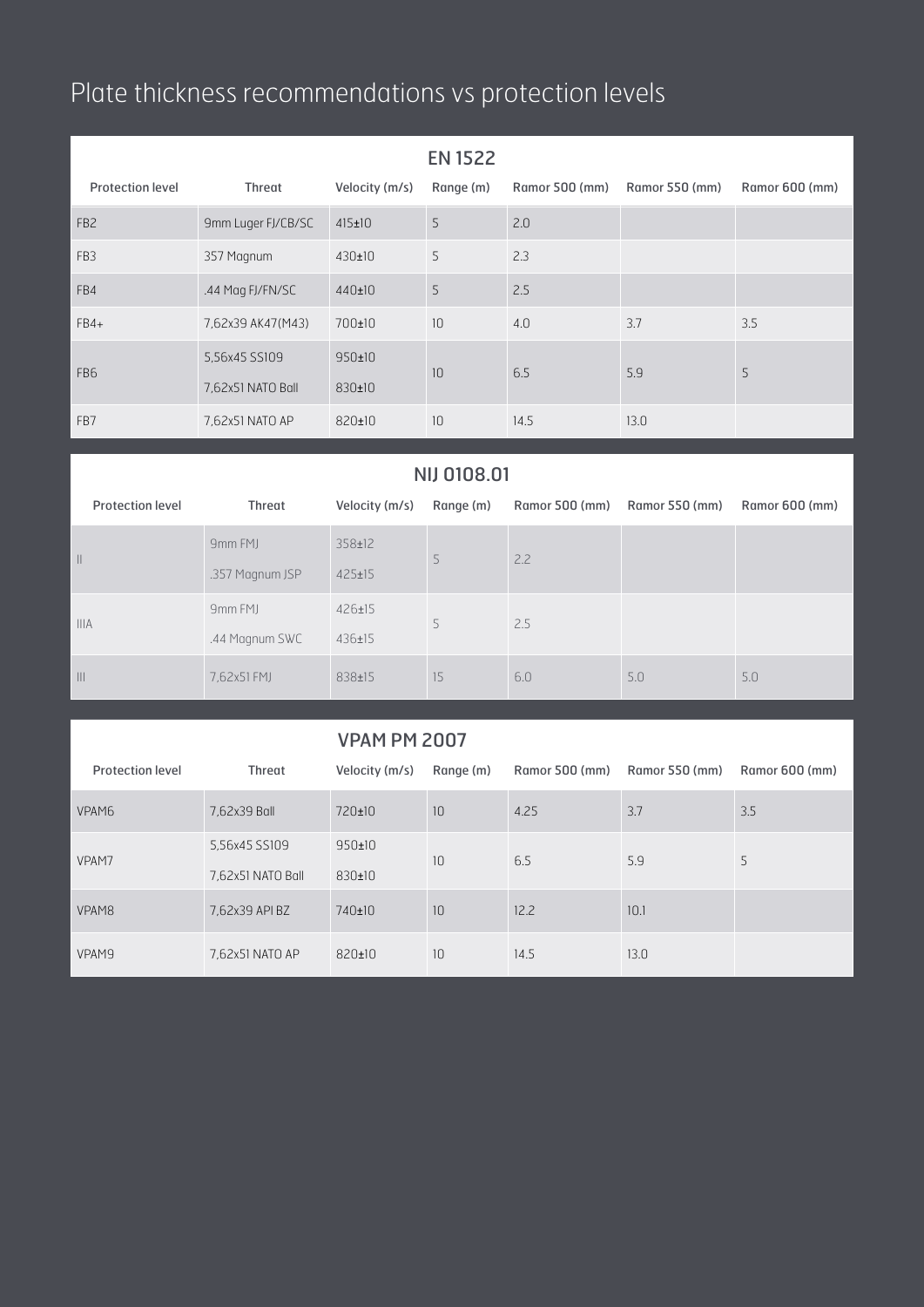# Ramor Workshop Recommendations

### TYPICAL MECHANICAL PROPERTIES

| Ramor     | Yield strength<br>R <sub>c</sub> MPa | <b>Tensile Strength</b><br>$R_m$ MP $\alpha$ | Elongation<br>$A5$ % | <b>Typical Hardness</b><br><b>HBW</b> | Test temperature | Impact<br>toughness<br>Charpy V J * |
|-----------|--------------------------------------|----------------------------------------------|----------------------|---------------------------------------|------------------|-------------------------------------|
| Ramor 300 | 820                                  | 940                                          | 8                    | 290                                   | $-40^{\circ}$ C  | 60                                  |
| Ramor 400 | 1100                                 | 1300                                         | 8                    | 410                                   | $-40^{\circ}$ C  | 20                                  |
| Ramor 450 | 1200                                 | 1400                                         | 10                   | 440                                   | $-40^{\circ}$ C  | 35                                  |
| Ramor 500 | 1450                                 | 1700                                         | $\overline{7}$       | 520                                   | $-40^{\circ}$ C  | 20                                  |
| Ramor 550 | 1550                                 | 1850                                         | $\overline{7}$       | 570                                   | $-40^{\circ}$ C  | 16                                  |
| Ramor 600 | 1650                                 | 2000                                         | $\overline{7}$       | 600                                   | $-40^{\circ}$ C  | 12                                  |

\* The Charpy V test piece is 10x10 mm.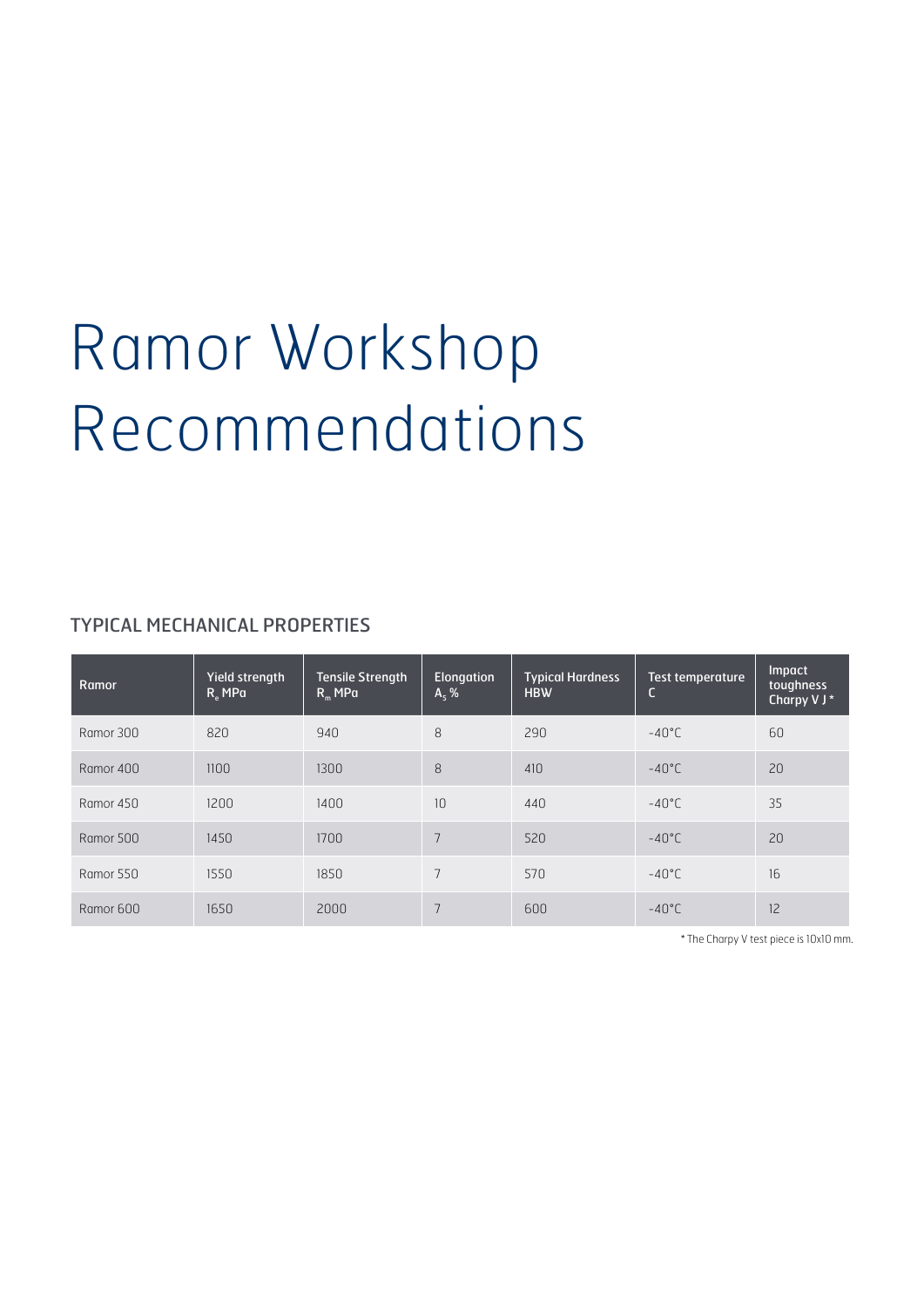### Bending force for Ramor 500 (for Ramor 550 add +10 %)

![](_page_8_Figure_1.jpeg)

![](_page_8_Picture_2.jpeg)

### Springback after bending (90 degrees) R/t = 6

![](_page_8_Figure_4.jpeg)

![](_page_8_Figure_5.jpeg)

R = minimum bending radius t = plate thickness W = die opening width (mm)

| Ramor                                    | 400       | 450       | 500       | 550       | 600          |
|------------------------------------------|-----------|-----------|-----------|-----------|--------------|
| Minimum bending radius R both directions | 5xt       | 4xt       | 6xt       | 6xt       | Contact SSAB |
| Recommended gap width W/t                | $14 - 18$ | $12 - 16$ | $16 - 20$ | $16 - 20$ | Contact SSAB |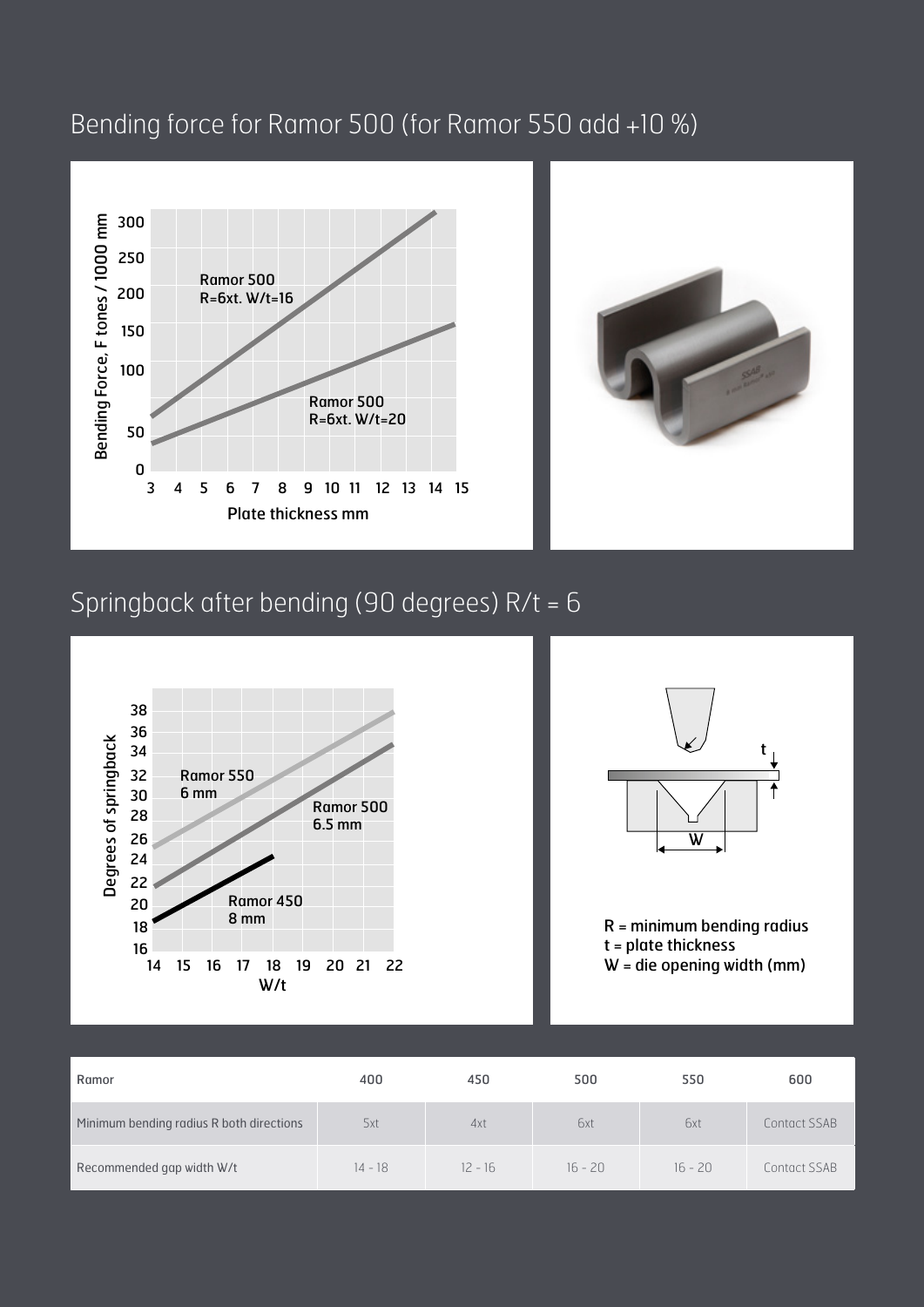### RECOMMENDED AUSTENITIC WELDING CONSUMABLES

| Welding method   | <b>EN Classification</b> | <b>AWS Classification</b> | <b>Consumables (Esab)</b> | <b>Type</b>       |
|------------------|--------------------------|---------------------------|---------------------------|-------------------|
| GMAW, solid wire | EN 12072 G 18 8 Mn       | AWS 5.9 FR307             | OK Autrod 16.95           | Austenitic        |
| SMAW, electrode  | EN 1600 F 18 8 Mn B 4 2  | AWS 5.4 F307-15           | OK 67.45                  | <b>Austenitic</b> |

### RECOMMENDED UNDERMATCHING FERRITIC CONSUMABLES

| Welding method          | <b>EN Classification</b> | <b>AWS Classification</b> | <b>Consumables (Esab)</b> | <b>Type</b>     |
|-------------------------|--------------------------|---------------------------|---------------------------|-----------------|
| <b>GMAW, Solid wire</b> | <b>EN 440 G3Si1</b>      | AWS A5.18 ER70S-6         | OK Autrod 12.51           | Ferritic        |
| SMAW, electrode         | EN 499 E 42 4 B 42 H5    | AWS A5.1 E7018            | OK 48.00                  | <b>Ferritic</b> |

### PREHEATING / WORKING TEMPERATURE UNDERMATCHING FERRITIC CONSUMABLES

|                     | <b>Plate thickness mm</b> |                  |                  |    |                  |
|---------------------|---------------------------|------------------|------------------|----|------------------|
|                     |                           | 10               |                  | 20 | 30               |
| Ramor 400           | $+20^{\circ}$ C           |                  |                  |    | Austenitic +20°C |
| Ramor 500           |                           | $+100^{\circ}$ C | $+150^{\circ}$ C |    | Austenitic +20°C |
| Ramor 450, 550, 600 | Austenitic +20°C          |                  |                  |    |                  |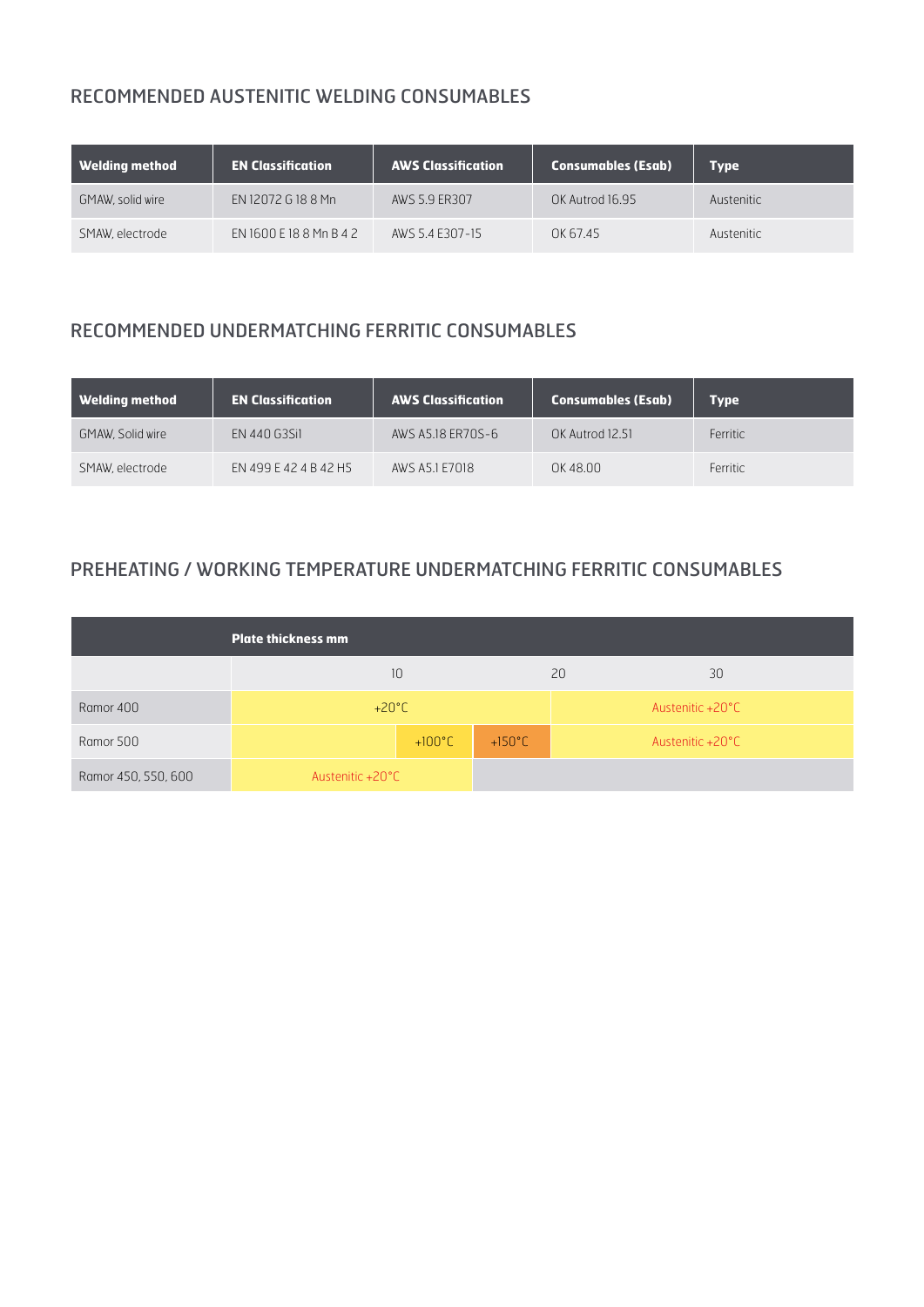### THICKNESS TOLERANCES (LOWER TOLERANCES = 0.00)

| <b>Thickness mm</b> | <b>Cut to length</b> | <b>Cut to length</b><br><b>Special tolerance*</b> | <b>Heavy plates</b> |
|---------------------|----------------------|---------------------------------------------------|---------------------|
| $2.00 - 3.00$       | $+0.32$ mm           | $+0.20$ mm*                                       |                     |
| $3.01 - 4.00$       | $+0.36$ mm           | $+0.24$ mm*                                       |                     |
| $4.01 - 5.00$       | $+0.40$ mm           | $+0.24$ mm*                                       |                     |
| $5.01 - 6.00$       | $+0.42$ mm           | $+0.28$ mm*                                       | $+0.74$ mm          |
| $6.01 - 6.50$       | $+0.44$ mm           | $+0.30$ mm*                                       | $+0.74$ mm          |
| $6.51 - 6.99$       |                      |                                                   | $+0.74$ mm          |
| $7.00 - 7.99$       |                      |                                                   | $+0.76$ mm          |
| $8.00 - 9.99$       |                      |                                                   | $+0.80$ mm          |
| $10.00 - 11.99$     |                      |                                                   | $+0.90$ mm          |
| $12.00 - 14.99$     |                      |                                                   | $+1.00$ mm          |
| $15.00 - 19.99$     |                      |                                                   | $+1.10$ mm          |

\* Special tolerance by separate agreement only. Typical plate thickness is middle of 0 mm and upper tolerance.